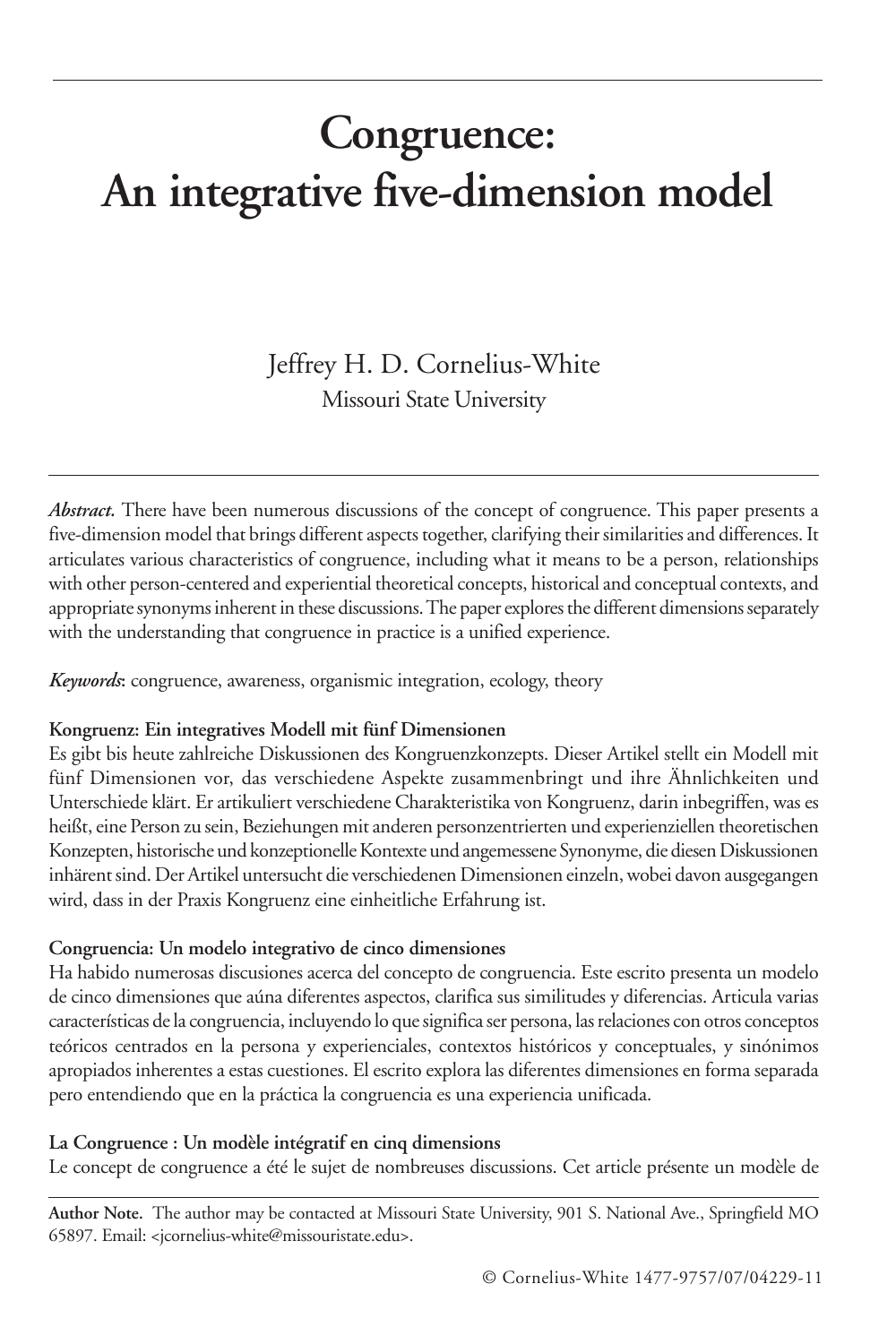congruence à cinq dimensions qui en rapproche les différents aspects et en clarifie leurs similarités et leurs différences. Il articule différents dimensions de la congruence, y compris : les caractéristiques d'une personne qui fonctionne à son plein potentiel ; les liens avec d'autres concepts théoriques centrés sur la personne et expérientiels ; les contextes historiques et conceptuels ; les synonymes appropriés inhérents à ces discussions. L'article explore les différentes dimensions séparément en tenant compte du fait que, dans la pratique de la congruence, il s'agit d'une expérience unifiée.

#### **Congruência: Um modelo integrativo em cinco dimensões**

O conceito de congruência tem suscitado inúmeros debates. Este artigo apresenta um modelo em cinco dimensões que colige diferentes aspectos, clarificando as suas semelhanças e diferenças. São articuladas várias características da congruência, incluindo o significado de ser-se pessoa, relações com outros conceitos teóricos centrados na pessoa e experienciais, contextos históricos e conceptuais e sinónimos adequados inerentes a estas discussões. O artigo explora as diferentes dimensões separadamente mas sob o entendimento de que a congruência é, na prática, um conceito unificado.

## 一致:統合的五側面モデルの提示

一致の概念に関しては、これまで様々な議論がなされて来た。本論文は、「五側面モデ ル」を提案する事で、一致に関するこれまでの研究の共通点や相違点を明らかにし、それ らの知見を統合する事を目的とする。さらに本稿では、人間である事とはそもそも何を意 味するのか、他のパーソンセンタードアプローチや体験過程理論の概念と比較して一致は どのような関係にあるのか、一致の歴史的・概念的背景、一致に関する類義語、といった 一致に関する多様な特徴を明らかにする。また、一致はセラピーの実践では統合された体 験である事を考慮しつつも、一致の5つの側面をそれぞれ別々に考察する。

Congruence is often asserted to be the most difficult to understand concept in person-centered and experiential psychotherapies. It is sometimes referred to as the most important construct, the hardest concept to measure, and as the aim of all PCE work. There have been numerous elaborations of the concept (e.g. Bozarth, 1998, 2001; Brodley, 1998/2001; Cornelius-White, 2002, 2006a, 2007b; Ellingham, 2001; Grafanaki, 2001; Greenberg & Geller, 2001; Haugh, 2001; Klein, Michels, Kolden, & Chrisolm-Stockard, 2001; Lietaer, 2001; Seeman, 2001; Schmid, 2001, 2005; Wyatt, 2001, 2004). Many of these elaborations use the same constructs to mean different things, and language itself appears to be fuzzy in defining the central idea. Cornelius-White (2007b) has formulated a synthesis of this variety with the definition: "Congruence refers to the internal, relational, and ecological integration of persons" (p. 168).

This paper offers a five-dimension model of congruence and is intended to better organize and clarify the diversity of descriptions. Table 1 gives a shorthand summary of the conceptual model. The paper offers a heuristic to explore the different dimensions separately with the understanding that congruence in practice is a unified experience and the dimensions and their descriptors are not mutually exclusive. While it may appear that certain concepts fit better with certain schools of thought within person-centered and experiential therapies, it is the author's view that, to a large extent, this is mainly an artifact of the angle at which congruence is viewed. The classic metaphor of persons feeling something in the dark and thereby yielding different perspectives of a unified construct (an elephant) comes to mind.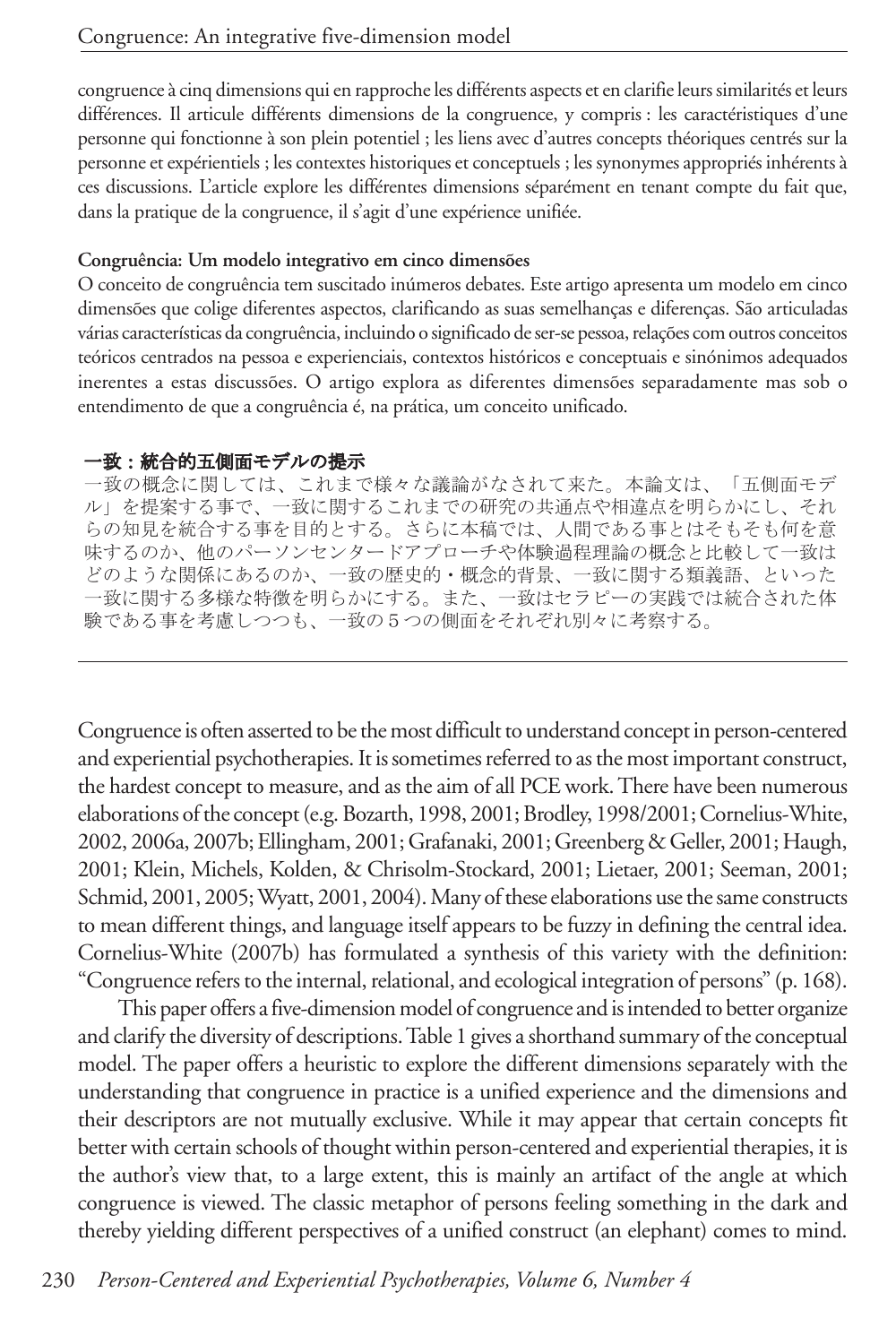The schools of person-centered and experiential approaches acknowledge and describe most, if not all, aspects of the five-dimension model, albeit in different ways and with different emphases. Likewise, while the model begins with ideas of congruence in Dimensions 1 and 2 (below) that are perhaps the most well known, they are admittedly culturally grounded in a Western view of the individual self as the primary identity construct.

| Table 1                                         |
|-------------------------------------------------|
| Congruence: An integrative five-dimension model |

| Dimensions<br>$\sigma$<br>Consistency | Consistency<br>between                                      | Relationship<br>to PC<br>Theory                    | Contexts                          | Synonyms                  | Identity<br>Constructs                      |
|---------------------------------------|-------------------------------------------------------------|----------------------------------------------------|-----------------------------------|---------------------------|---------------------------------------------|
| $\overline{0}$                        | Pre-<br>consistent,<br>Post-<br>consistent                  | UPR to<br>experience                               | Experiential<br>Non-<br>directive | Flow                      | Process, Tao                                |
| $\mathbf{1}$                          | Attitudes                                                   | Genuinely<br>empathic<br>and<br>unconditional      | Early CCT,<br>Realness            | Genuineness               | Sincere Person,<br>Not a role               |
| $\overline{2}$                        | Self &<br>Experience                                        | UPR to self                                        | Classical<br>PCT,<br>Awareness    | Symboli-<br>zation        | Actualizing,<br>Agentic                     |
| 3                                     | Self,<br>Experience<br>and Com-<br>munication<br>(to Other) | Transparent,<br>spontaneous<br>self-<br>disclosure | Encounter,<br>Dialogical          | Authentic                 | Relational,<br>Other first                  |
| $\overline{4}$                        | Experience,<br>Self, Other<br>World                         | "Being the<br>Change"                              | Systemic<br>Holonic               | Organismic<br>Integration | Formative,<br>Extensional,<br>Transpersonal |

PC: person-centered CCT: client-centered therapy

UPR: unconditional positive regard PCT: person-centered therapy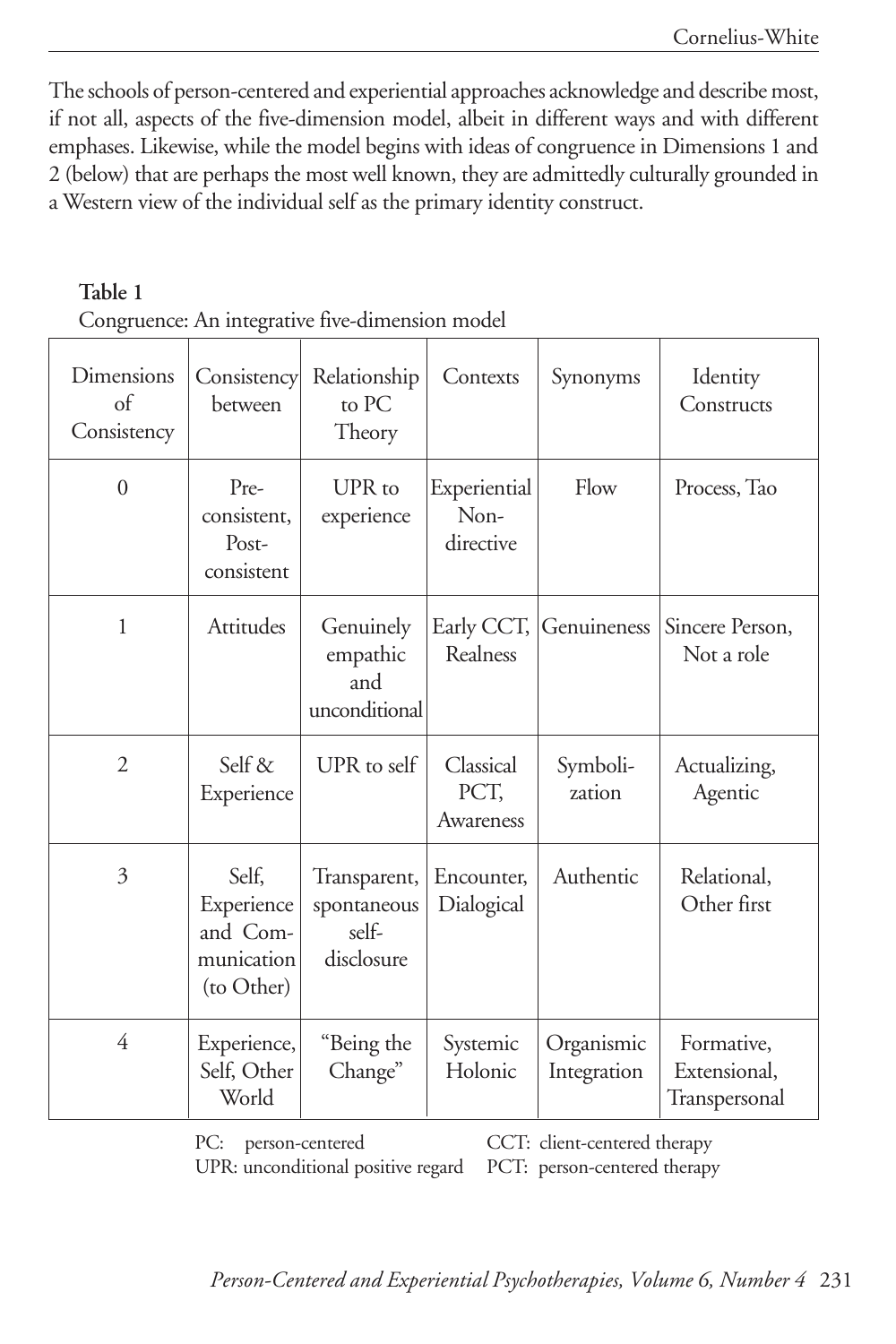#### **DIMENSION 1: GENUINENESS**

Rogers introduced the concept of congruence with several related words and phrases, which often stood as contrasts to other approaches. These included "understanding of self" (1939, p. 238), a "genuinely different goal" (1942, p. 28) and "acceptance of self" (1951, p. 138). While congruence would not be conceptualized formally as a central construct until later, many of its implications and several of the dimensions discussed in this article were already present in Rogers' early writings. Nevertheless, it is from an early use of genuineness that perhaps the most basic and unified meaning of the concept comes.

Congruence as a Dimension-1 concept is being real. Real or genuine means not playing a role. It means sincerity free from pretense. While a person might be sincerely selfish or judgmental from a particular worldview, within the person-centered approach, sincerity hypothetically involves the integration of the therapeutic attitudes of empathy and unconditional positive regard in the therapist. Rogers described how "the counselor is deeply and genuinely able to adopt these attitudes" (1946, p. 421), and later more formally states, "The wholeness of the therapist in the relationship is primary, but a part of the congruence of the therapist must be the experience of unconditional positive regard and the experience of empathic understanding" (1959, p. 215). Dimension-1 congruence is an integration of the attitudes in a real person who is genuinely empathic and unconditional.

#### **DIMENSION 2: SYMBOLIZATION**

Rogers' formal theory statements in his early writings define congruence in terms of the consistency between self and experience. A person is congruent when the differentiated part (or "I") of the phenomenal field is congruent with their lived experience. Bozarth (1998/ 2001) defines congruence as unconditional self-regard. A classical person-centered view of congruence is this matching of self and experience in awareness and not typically in communication (Brodley, 1998/2001). This view is rooted in the client as an actualizing whole organism in which suffering occurs when conditions of worth contribute to the denial and distortion of experience, fragmenting the phenomenal field into "me" and "not-me." As the person is actualizing, the target of empathy is the client's proactive and reactive agency rather than the "facts" of a person's experience (Brodley, 2005), a view also resonant with experiential approaches which emphasize empathizing with the "deeper," more personal, affective and/or meaningful aspects of a person's narrative.

Rogers (1959) uses additional terms to describe Dimension-2 congruence and writes of "Awareness, Symbolization, Consciousness. These three terms are defined as synonymous" (p. 198). Symbolizations, whether internal in an individual or formed through empathy, "have varying degrees of sharpness or vividness" (p. 198). It is this vividness that forms roots for the evocative and poignant functions of the therapist seen in experiential approaches. Rogers also describes Dimension-2 congruence with the terms *availability to awareness* and *accurate symbolization*, terms that are more consistent with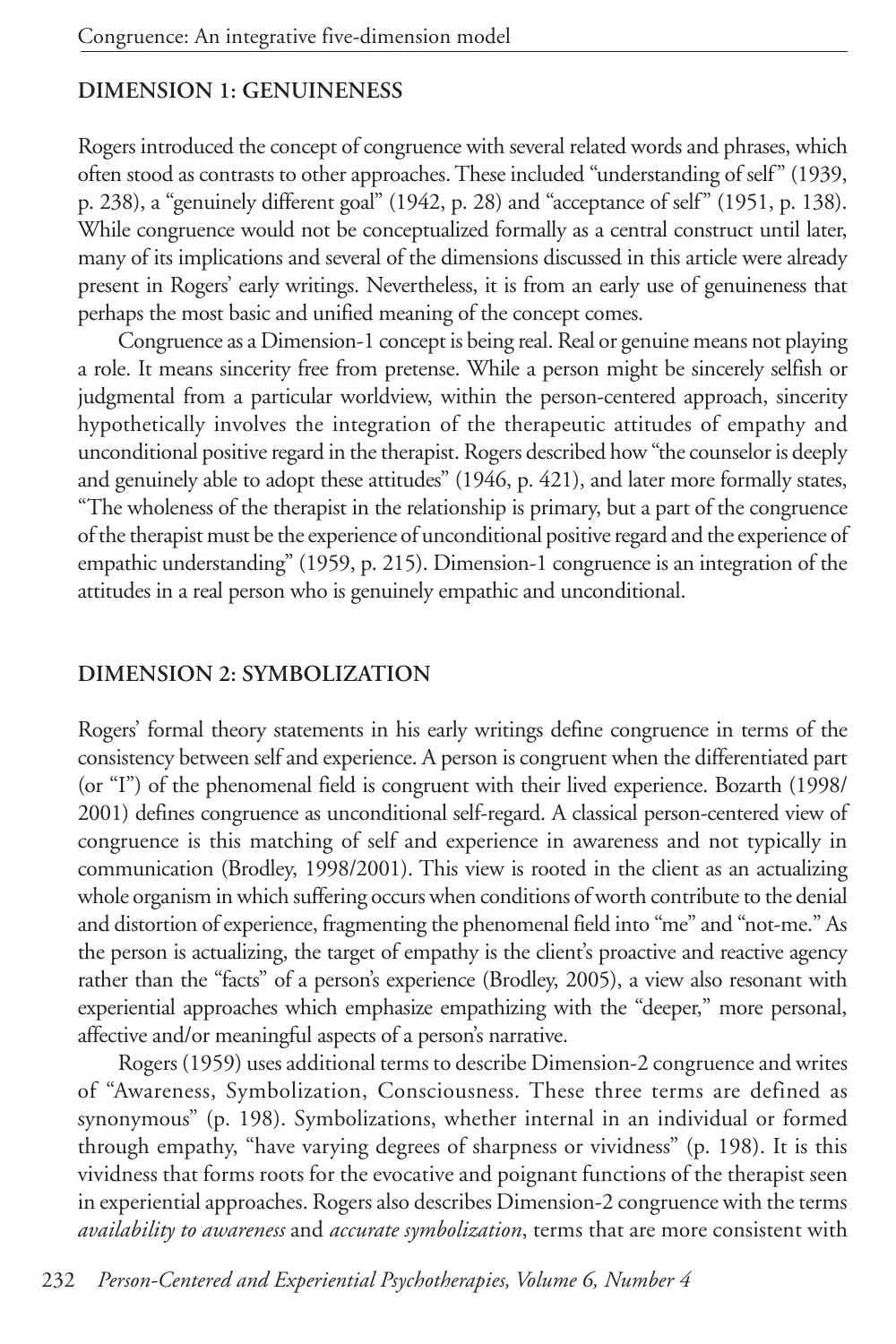a classical view. Whether vivid or accurate, Dimension-2 congruence is the consistency between self and experience.

## **DIMENSION 3: AUTHENTICITY**

Wyatt (2001), Ellingham (2001) and others talk about the three-dimension model of congruence where there is a matching, not just between self and experience, but also with communication. Lietaer (2001) calls this Dimension-3 congruence *transparency*, referring to the use of self or self-disclosure of the symbolized experience. Classical theorists (e.g. Brodley, Raskin) assert that congruence is an internal concept, but that a therapist might nevertheless disclose in certain circumstances. Brodley (1998/2001) writes, such "responses are spontaneous, unsystematic, and emotionally expressive" (p. 71) and that disclosure "takes care and discipline and self-control" (p. 75). Dimension-3 congruence is a consistency between experience, self and communicativeness.

There is another implication of Dimension-3 congruence. If congruence is communicated or communicative, then another person is always involved. Schmid (2001) has clearly and convincingly argued that there is "one [congruent or] fundamental way of being, relating and acting" or, as he terms it, "*the* encounter condition" (pp. 220–221). In this sense, congruence is dialogical or relational. One cannot feel except in relation. One does not have awareness except through past, present or future empathy or have self-acceptance except through past, present or future unconditional positive regard. Even in 1959, Rogers states, "all perception (and I would like to add, all awareness) is transactional in nature" (p. 198). For Schmid (2001), authenticity is the "two unrenounceable dimensions of human existence: the substantial or individual aspect of being a person and the relational or dialogical aspect of becoming a person" (p. 214). In a pleasant twist compared to the traditional Western understanding of the third dimension of congruence as communicative, Schmid has also asserted that congruence is primarily (meaning both originally and saliently) an Other-first phenomenon (Schmid, 2001, 2006). Self-experience emanates from the Other. In this sense, one only knows and expresses oneself after first interacting with another. One sees and listens to another before one infers self-knowledge. For example, persons first know their mothers (or caregivers) before knowing themselves. Likewise, in each new encounter, one learns from another before learning from one's self. Whether one views self or the other as primary, Dimension-3 congruence is a relational, dialogical integration between self, experience, and communication or connection with another.

## **DIMENSION 4: ORGANISMIC INTEGRATION**

Throughout his career, Seeman (1983) wrote and researched a parallel construct to congruence called *organismic integration* from a person-centered human systems paradigm. Seeman defines organismic integration as "the adaptive and self-enhancing interaction among the behavioral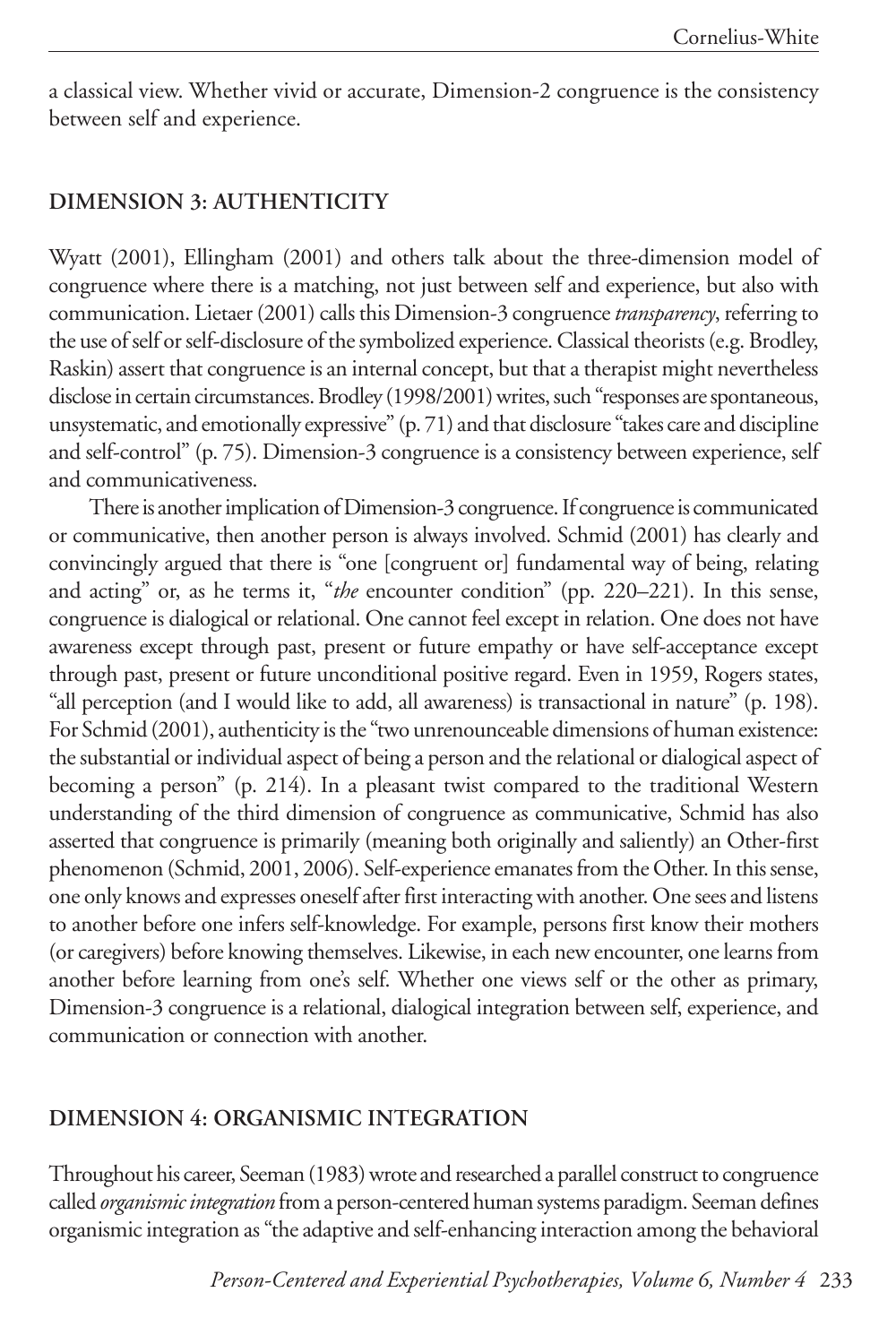subsystems of the person" (as cited in Seeman, 2001, p. 204). Organismic integration is different and broader than Dimension-3 congruence because it refers not just to people as relational persons, but as biochemical and ecological/political ones. Cornelius-White (2007b) summarizes:

Whereas Rogers referred to experience, awareness and communication, Seeman's system's approach extended this to multiple dimensions and processes: the biochemical, physiological, perceptual, precognitive, cognitive, interpersonal, and ecological. These multiple dimensions and processes are linked through "connection and communication"; the connection between the multiple dimensions and processes is the "structure" whilst the "communication" or "resulting flow of information" between the different dimensions is the function. As a result multiple dimensions of the system mutually influence each other" (2001: 204–6). (pp. 171–172)

With mutual influence and a broader conception of a person than sincere (Dimension 1), internally consistent (Dimension 2), or relationally communicative (Dimension 3), Dimension-4 congruence asserts that persons are interconnected from the cellular to the ecological.

Rogers' later postulation of the formative tendency provides an additional foundation for Dimension-4 congruence. The formative tendency is a dialectical expansion of the actualizing tendency, which Rogers (1980) defines as "an evolutionary tendency toward greater order, greater complexity, greater interrelatedness" and "exhibits itself as the individual moves from … knowing and sensing below the dimension of consciousness, to a conscious awareness of the organism and the external world, to a transcendent awareness of the harmony and unity of the cosmic system, including humankind" (Rogers, 1980, p. 133). Cornelius-White (in press) explains, "Rogers sees that a positively interdependent ecology rather than actualization of the individual is a deepening of the basis for the person-centered approach." Kriz (2006) defined this systemic conceptualization of the person as "our personal experience and understanding of the world, including the individual, social, political, and environmental perspectives. These structures function in our everyday experience without being explicitly conscious or even an object of reflection" (p. 62). Whether in human ecological (Bronfenbrenner, 1979) or environmentally ecological terms (Assumpçao & Wood, 2001; Cornelius-White, 2006c), persons are persons because they are parts of a larger system.

Schmid asserts a similar position in viewing a congruent person as both "autonomy and interconnectedness" in experience and perspective (2005, p. 83), and stating,

The person lives in more than one relationship, with more than one 'Other'. Thus the 'We perspective' is the truly and genuine dialogical perspective. Even in one-toone therapy 'the Third One' (as the metaphor for all others, relationships, and the external world) is always present: be it the subject talked about, the persons and relationships talked about, the context of the therapy, or the world as such … Authenticity is a challenge for solidarity and autonomy. (2001, pp. 224–226)

An implication of Dimension-4 congruence, or meta-congruence, is that the person-centered approach is not centrally an approach to individual therapy (Schmid, 2001; Cornelius-White,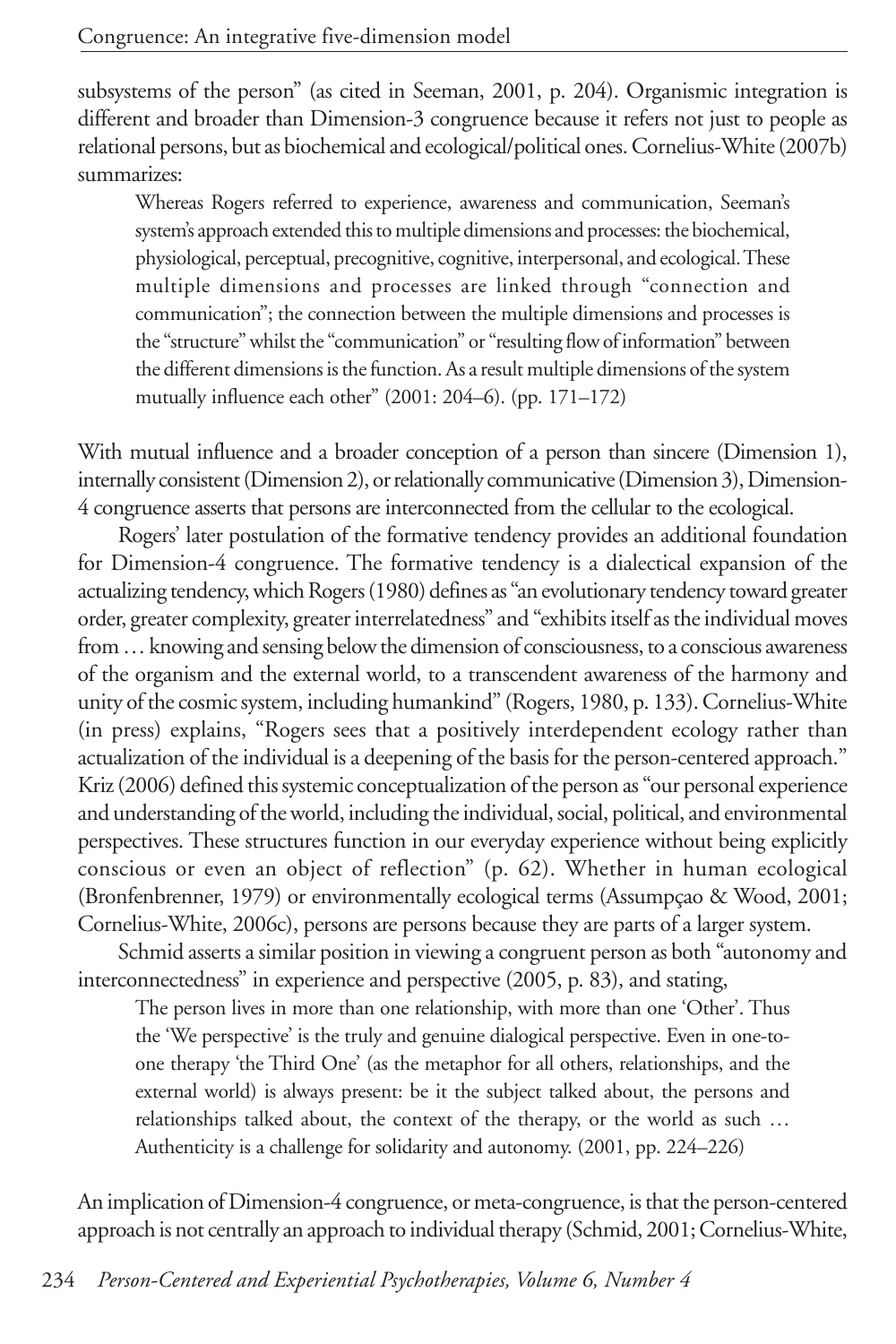2006b). The person-centered approach is a primarily a way of being and becoming congruent. Congruence is extensional (Cornelius-White, 2006c; Rogers, 1959), which means as defined by Webster's unabridged international dictionary, a "quality or state of stretching out or forth, a carrying forward" (Encyclopedia Britannica, 1976, p. 805). Wyatt (2004) writes that she adds

the "whole beyond the facets" to Rogers' three-dimension model of experience, awareness and behaviour … the unexplainable, the mysterious that enters and influences us if we are open to this possibility …. Thus congruence denotes the coherence when the integral self is up and running, holding and facilitating the connection and communication between [widening circles of ecological and holonic identity] … At a societal and global dimension there is the hope that the structures and processes will gradually transform in response to the qualitative nature of relating characterised by heart-based respect, understanding and caring. (pp. 6–11)

Similarly, Cornelius-White (2006b, 2006c, 2007b, 2007c) follows Gandhi in writing that congruence is *being the change you want to see in the world* or becoming inherently facilitative and encountering the world ecologically and politically, and Schmid (2001) makes a call to "authentically implement the essence of it [the approach] into all fields of life" (p. 226). Rogers (Rogers & Russell, 2002; Rogers, Cornelius-White, & Cornelius-White, 2005) himself seemed to move in this direction in the venues in which he applied the approach. Dimension-4 congruence is the extensional, systemic, and/or formative consistency between experience, self, other, and the world.

## **DIMENSION 0: FLOW**

If Dimension-1 congruence is sincere consistency between one's therapeutic attitudes, Dimension 2 is consistency between self and experience, Dimension 3 is dialogical consistency and Dimension 4 ecological consistency, then Dimension-0 congruence is a quality beyond consistency between two or more aspects. It is the unity of being and doing. Dimension-0 congruence is less conceptual and more experiential; it is sometimes captured by descriptions of a nondirective attitude that trusts the process (Brodley, 2005). Dimension-0 congruence is following the Tao, or path, of unconditionality towards raw experience.

Dimension-0 congruence is perhaps best described with the word *flow*. Csikszentmihalyi (1998) popularized and extensively described the concept of flow. Using Csikszentmihalyi's characteristics, Cornelius-White (2007b) synthesizes several person-centered writings on congruence as flow:

Flow is characterized by clear preparation of goals. Greenberg and Geller (2001) term this aspect of congruence preparing the ground or bracketing irrelevant experiences. Flow also includes a sense of concentration. Grafanaki (2001) describes the practice of congruence as being entirely focused upon the shared relational experience. Flow involves a loss of self-consciousness. Wyatt (2001, p. 92) discusses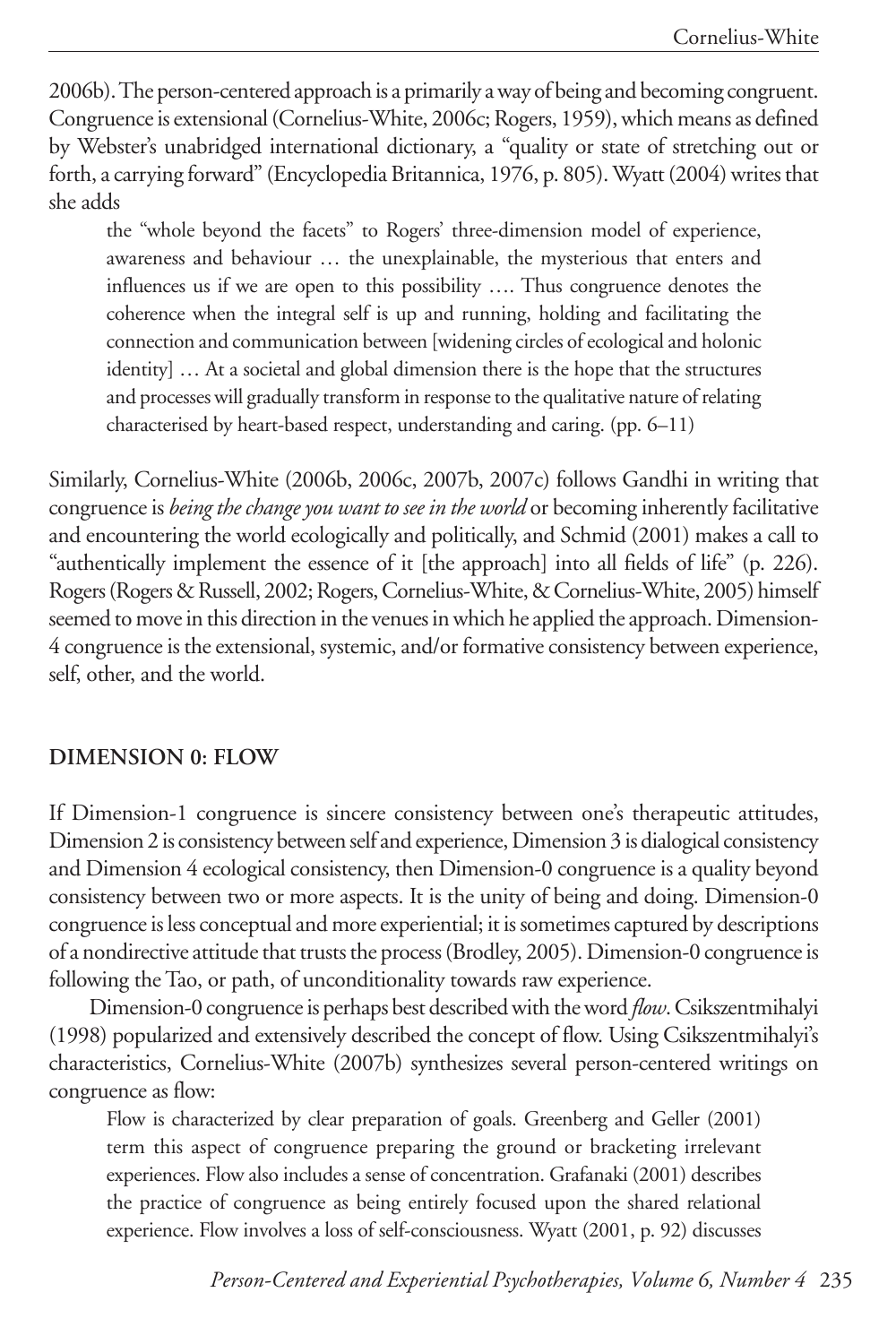how self-consciousness fades in the transcendent congruent encounter experience. Bozarth (2001) terms the lack of self-consciousness of congruence as unconditional positive self-regard. Flow is feeling alive and feeling that experience as intrinsically rewarding. Greenberg and Geller (2001) portray the practice of congruence as being attuned to that which is most poignant. Finally, flow involves a transcendence of space–time boundaries. Rogers addresses space–time in his concept of extensionality while Greenberg and Geller (2001) discuss the melding yet separate experience. (pp. 13–14)

Dimension-0 congruence is a "receptivity and intimacy with the moment" (Greenberg & Geller, 2001, p. 146) and a "harmonized and undistorted rhythm of integration" (Seeman, 2001, p. 209).

# **DIFFERENTIATING AND INTEGRATING BETWEEN THE FIVE DIMENSIONS**

This five-dimension conceptual model aims primarily to gather, clarify, and organize the wide variety of definitions of congruence. However, secondarily it aims to move towards an appreciation for the balance between subtle and specific differentiation and broad-based integration. As discussed in the introduction, people have described congruence differently based on the specific perspectives from which they viewed the phenomena, which in turn highlighted different aspects of congruence. When viewed together as a five-dimension model, one can see better how these perspectives are related. The dimensions are neither mutually exclusive nor necessarily co-existent. One dimension can exist with another or not. In other ways, the dimensions may offer a richer understanding for each individual idea by consideration of the other dimensional ideas.

 For example, one can be a real, genuinely empathic and unconditional person (Dimension 1) and simultaneously aware and owning of one's experience (Dimension 2), transparently self-disclosing (Dimension 3), organismically connected from the biological to the ecological (Dimension 4), and experiencing flow (Dimension 0) when one says, "I feel so excited with you I could jump for joy." Likewise, one can experience flow (Dimension 0) with little consistency of attitudes, experience, self or other (Dimensions 1–4), only absorption in a task, such as when painting, knitting, planting, or washing the dishes. Likewise, some dimensions are more likely to occur when other dimensions are present. For example, realness of unconditional empathy for others (Dimension 1) is often an outcome of having awareness of and positive regard towards one's own self and vice versa. Similarly, some dimensions of congruence may subsume or assume other levels as is the case with Dimension 3, where the phenomena of Dimension 2 are traditionally assumed to be present (e.g., Lietaer, 2001). One needs to have consistency between one's self and one's experience in order to transparently self-disclose that consistency. Similarly, one might conceptualize that Dimensions 3 and 4, which assert that a communicative element is always present, help explain how Dimensions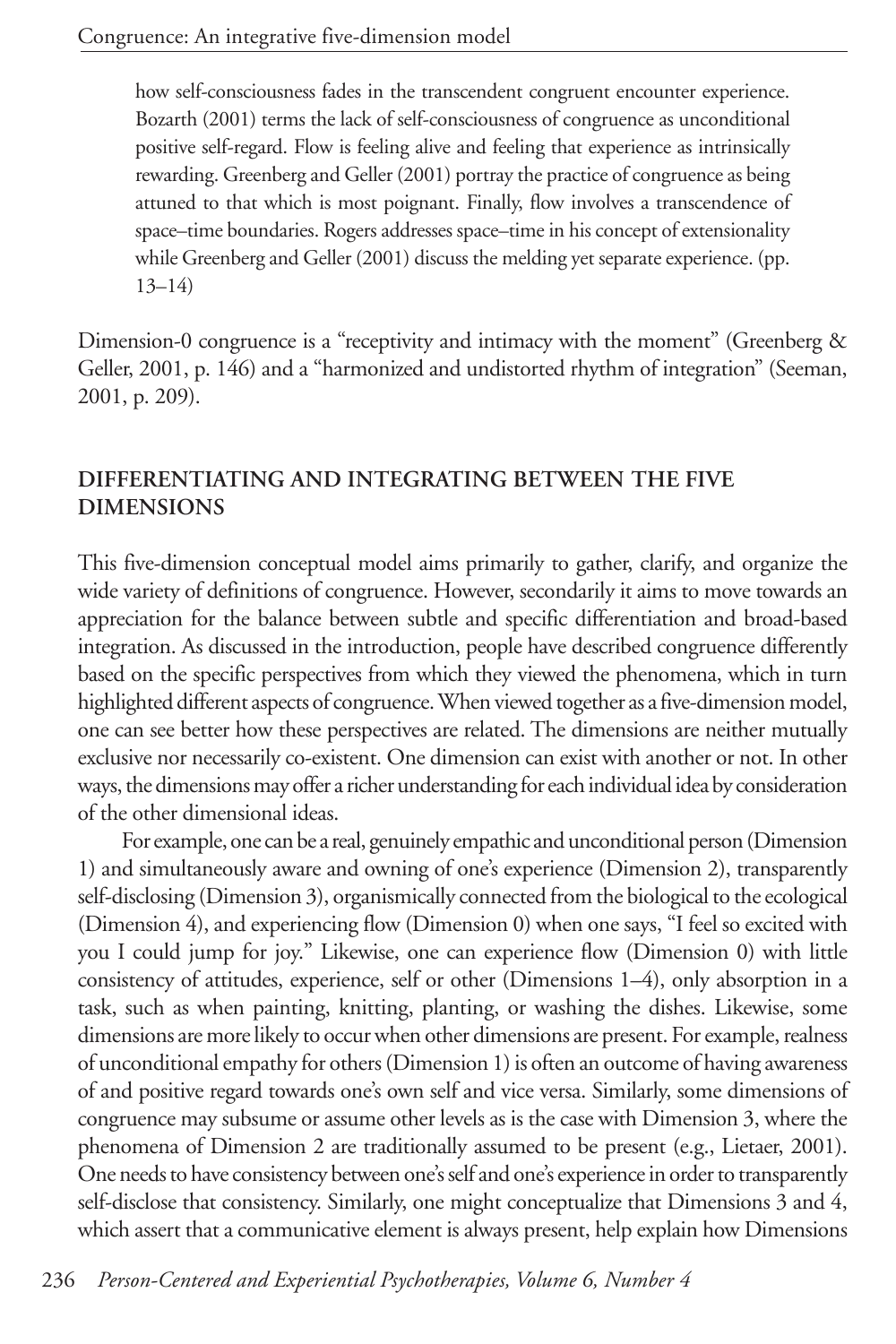1 and 2 function by seeing that attitudinal or self-experience consistencies are also communicative processes (e.g., Seeman, 2001).

In other words, this model appreciates how the universal is found in the specific and the specific in the universal, while simultaneously acknowledging that the specific is unique and the universal is not inevitably relevant for the specific. The dimensions can be utilized to help explain each other while at the same time remaining singular conceptualizations. The overall human struggle to maintain and enhance has elements that include both differentiation and integration (Wexler & Rice, 1974) though congruence is nevertheless most frequently perceived or subceived as a unified experience.

#### **REFERENCES**

Assumpçao, L. M., & Wood, J. K. (2001). Project Estancia Jatoba. *The Person-Centered Journal, 8*, 26–42.

Bozarth, J. D. (1998). *Person-centered therapy: A revolutionary paradigm*. Ross-on-Wye: PCCS Books.

- Bozarth, J. D. (2001). Congruence: A special way of being. In G. Wyatt (Ed.), *Rogers' therapeutic conditions: Evolution, theory, and practice, Volume 1: Congruence* (pp. 184–199). Ross-on-Wye: PCCS Books.
- Brodley, B. T. (1998/2001). Congruence and its relationship to communication in client-centered therapy. *The Person-Centered Journal, 5*, 83–116 and in G. Wyatt (Ed.), *Rogers' therapeutic conditions: Evolution, theory, and practice, Volume 1: Congruence* (pp. 55–78). Ross-on-Wye: PCCS Books.
- Brodley, B. T. (2005). About the non-directive attitude. In B. E. Levitt (Ed.) *Embracing non-directivity: Reassessing person-centered theory and practice in the 21st century* (pp. 1–4). Ross-on-Wye: PCCS Books.
- Bronfenbrenner, U. (1979). *The ecology of human development*. Cambridge, MA: Harvard University Press.
- Cornelius-White, J. H. D. (2002). The phoenix of empirically supported therapy relationships: The overlooked person-centered basis. *Psychotherapy, 39*, 219–222.
- Cornelius-White, J. H. D. (2006a, May). Cultural congruence: Subtle veils of whiteness and patriarchy. *Person-Centred Quarterly*, 4–6.
- Cornelius-White, J. H. D. (2006b). De-centering the theory of therapy in the person-centered approach: An implication of formative, multicultural nondirectivity. Manuscript in preparation.
- Cornelius-White, J. H. D. (2006c, August). Environmental responsibility, the formative tendency, and well-being. *Person-Centered Quarterly*, 11–12.
- Cornelius-White, J. H. D. (2007a). The actualizing and formative tendencies: Prioritizing the motivational constructs of the person-centered approach. *Person-Centered and Experiential Psychotherapies, 6,* 129–140.
- Cornelius-White, J. H. D. (2007b). Congruence. In M. Cooper, P. F. Schmid, M. O'Hara and G. Wyatt (Eds.) *The Handbook of Person-Centred Therapy* (pp. 168–181). New York: Palgrave Macmillan.
- Cornelius-White, J. H. D. (2007c). Learner-centered teacher–student relationships are effective: A meta-analysis. *Review of Educational Research*, 77, 113–143.
- Cornelius-White, J. H. D. (in press) Environmental responsibility: A social justice mandate for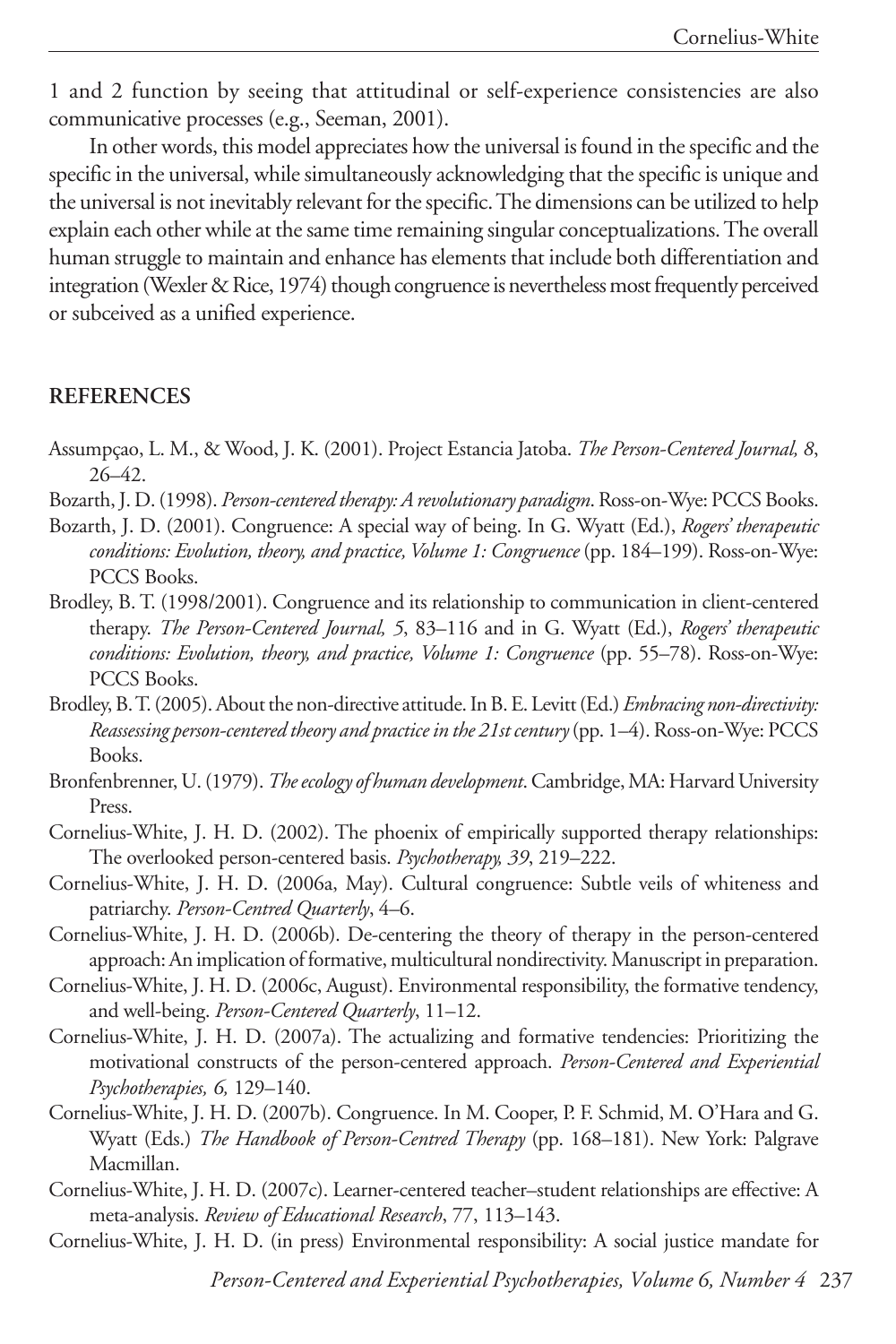counselors. *Journal of Border Educational Research.*

- Csikszentmihalyi, M. (1998). *Finding flow: The psychology of engagement with everyday life*. New York: Basic Books.
- Ellingham, I. (2001). Carl Rogers' "Congruence" as an orgasmic, not a Freudian concept. In G. Wyatt (Ed.), *Rogers' therapeutic conditions: Evolution, theory, and practice, Volume 1: Congruence* (pp. 96–115). Ross-on-Wye: PCCS Books.
- Encyclopedia Britannica. (1976). *Webster's third new international dictionary of the English language unabridged*. Chicago: Author.
- Grafanaki, S. (2001). What counseling research has taught us about the concept of congruence: Main discoveries and unresolved issues. In G. Wyatt (Ed.), *Rogers' therapeutic conditions: Evolution, theory, and practice, Volume 1: Congruence* (pp. 18–35). Ross-on-Wye: PCCS Books.
- Greenberg, L. S., & Geller, S. (2001). Congruence and therapeutic presence. In G. Wyatt (Ed.), *Rogers' therapeutic conditions: Evolution, theory, and practice, Volume 1: Congruence* (pp. 131– 149). Ross-on-Wye: PCCS Books.
- Haugh, S. (2001). The difficulties in the conceptualization of congruence: A way forward with complexity theory? In G. Wyatt (Ed.), *Rogers' therapeutic conditions: Evolution, theory, and practice, Volume 1: Congruence* (pp. 116–130). Ross-on-Wye: PCCS Books.
- Klein, M. H., Michels, J. L., Kolden, G. G., & Chrisolm-Stockard, S. (2001). Congruence or genuineness. *Psychotherapy, 38*, 396–400.
- Kriz, J. (2006). *Self-actualization*. Norderstedt, Germany: BoD.
- Lietaer, G. (2001). Being genuine as a therapist: Congruence and transparency. In G. Wyatt (Ed.), *Rogers' therapeutic conditions: Evolution, theory, and practice, Volume 1: Congruence* (pp. 36–54). Ross-on-Wye: PCCS Books.
- Rogers, C. R. (1939). *The clinical treatment of the problem child*. Boston: Houghton Mifflin.
- Rogers, C. R. (1942). *Counseling and psychotherapy: Newer concepts in practice*. Boston: Houghton Mifflin.
- Rogers, C. R. (1946). Significant aspects of client-centered therapy. *American Psychologist, 10*, 415– 422.
- Rogers, C. R. (1951). *Client-centered therapy*. London: Constable.
- Rogers, C. R. (1959). A theory of therapy, personality, and interpersonal relationship as developed in the client-centered framework. In S. Koch (Ed.), *Psychology: A study of a science. Vol 3: Formulations of the person and the social context* (pp. 184–256). New York: McGraw-Hill.
- Rogers, C. R. (1980). *A way of being*. Boston: Houghton Mifflin.
- Rogers, C. R., & Russell, D. E. (2002). *Carl Rogers the quiet revolutionary: An oral history.* Roseville, CA: Penmarin Books.
- Rogers, C. R., Cornelius-White, J. H. D., & Cornelius-White, C. F. (2005). Reminiscing and predicting: Rogers's 'Beyond Words' speech and commentary. *Journal of Humanistic Psycholo*gy, *45*, 383–396.
- Schmid, P. F. (2001). Authenticity: The person as his or her own author: Dialogical and ethical perspectives on therapy as an encounter relationship. And beyond. In G. Wyatt (Ed.), *Rogers' therapeutic conditions: Evolution, theory, and practice, Volume 1: Congruence* (pp. 213–228). Ross-on-Wye: PCCS Books.
- Schmid, P. F. (2005). Facilitative responsiveness: Non-directiveness from anthropological, epistemological and ethical perspectives. In B. E. Levitt (Ed.), *Embracing non-directivity: Reassessing person-centered theory and practice in the 21st century* (pp. 75–95). Ross-on-Wye: PCCS Books.
- 238 *Person-Centered and Experiential Psychotherapies, Volume 6, Number 4*